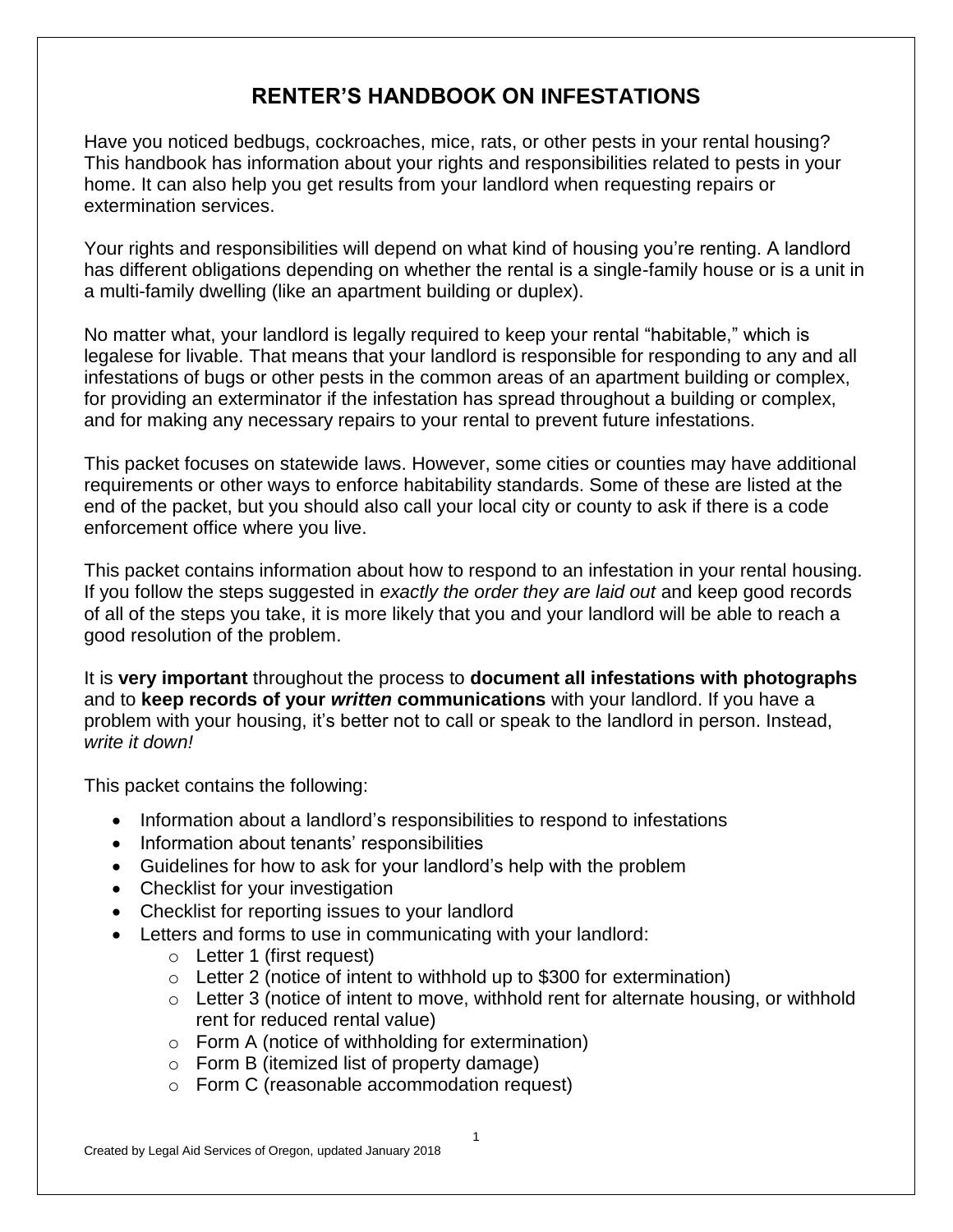### **LEGAL REQUIREMENTS: WHO HAS TO FIX IT AND WHO HAS TO PAY**

- $\triangleright$  Oregon landlord-tenant law requires the landlord make sure that at the beginning of the tenancy the rental is safe, clean, sanitary, and free from debris, filth, rubbish, garbage, rodents and vermin ("vermin" means roaches, bedbugs, or other insects). The landlord also must maintain the rental property so that all of the areas within the landlord's control are safe, clean, sanitary, and free from debris, filth, rubbish, garbage, rodents and vermin.
	- $\circ$  That means that the landlord is legally required to provide pest control when necessary to get rid of mice, rats, roaches, bedbugs, and other insect infestations in common areas.
	- $\circ$  The landlord must provide pest control in a multi-unit building or complex if the infestation is spreading between units.
	- $\circ$  The landlord is also required to make repairs to prevent new infestations.
	- $\circ$  But tenants are legally required to keep their rental clean enough to prevent infestations.
	- $\circ$  Tenants must also not do anything that would create an unreasonable risk of causing an infestation, like:
		- **Bringing in used furniture or bedding found by a dumpster or on the** sidewalk
		- Adopting a pet without treating it for fleas
		- **Leaving food out in the kitchen**
	- $\circ$  No matter what, if you find that your rental has become infested, you should tell your landlord right away.
		- Not telling your landlord about an infestation can be a violation of your rental agreement
	- $\circ$  The landlord will usually arrange for an extermination, but whether the landlord can bill the tenant for it will depend on the facts of your situation. This handbooks will give more details about this later.

Tenants often aren't sure who's responsible for paying for extermination services. Landlords often insist that the infestation is the tenant's fault and try to make the tenant pay. Tenants often believe that the landlord is required to pay for all exterminations. In truth, it's a little complicated.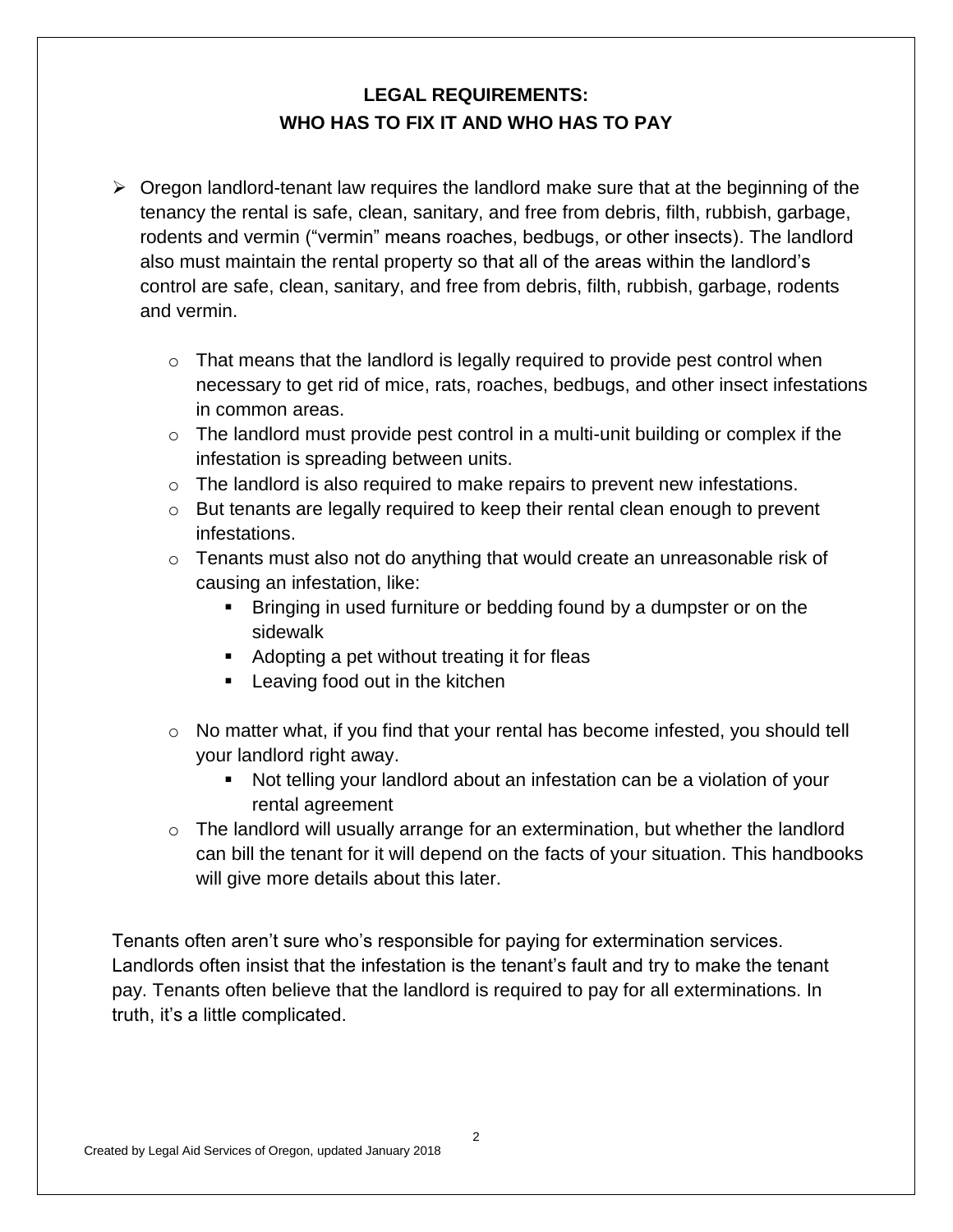### **LANDLORD'S OBLIGATIONS**

- $\triangleright$  The rental must not have any infestation at the time you move in. ORS 90.320(1)(f).
- $\triangleright$  The landlord is responsible for extermination in any common area or areas within the landlord's control. ORS 90.320(1)(f).
	- o For example, the landlord is responsible for paying for exterminations:
		- **i** in the lobby of a building
		- $\blacksquare$  the hallways of a building
		- $\blacksquare$  the kitchen or living areas of an SRO building
		- **EXEDENT** around the dumpster areas in an apartment complex
	- o The landlord is also responsible for responding to a building-wide infestation. So if you *and* your neighbors have a roach problem or a bedbug problem, your landlord has to take care of it.
- $\triangleright$  The landlord also must make any necessary repairs to prevent re-infestation. That could include:
	- o Blocking holes that mice or rats use to enter
	- o Fixing leaky plumbing that's encouraging roaches
	- o Removing a "free box" or other area that tenants use to exchange items that could communicate bedbugs
	- o Providing proper garbage disposal areas to discourage pests
- $\triangleright$  It's important to remember that if you live in a single family rental like a detached house, cabin, manufactured home or trailer, your landlord is likely not responsible for paying for an extermination. However, it's **very important** that you **tell your landlord about it.**
	- o Be aware that your landlord may require you to pay for the extermination and may terminate your tenancy if you refuse to do so.
	- $\circ$  The landlord could also issue a termination notice if the living conditions in your rental or your behavior caused the infestation.
		- If you get a notice based on an infestation, you can fix the problem and your tenancy will not terminate.
		- If the problem happens again, though, the landlord can terminate your tenancy without giving you another chance to fix the problem.
- $\triangleright$  If the infestation was present when you moved in, then the landlord is responsible for it.
	- o Notify the landlord right away, **in writing**, about the problem.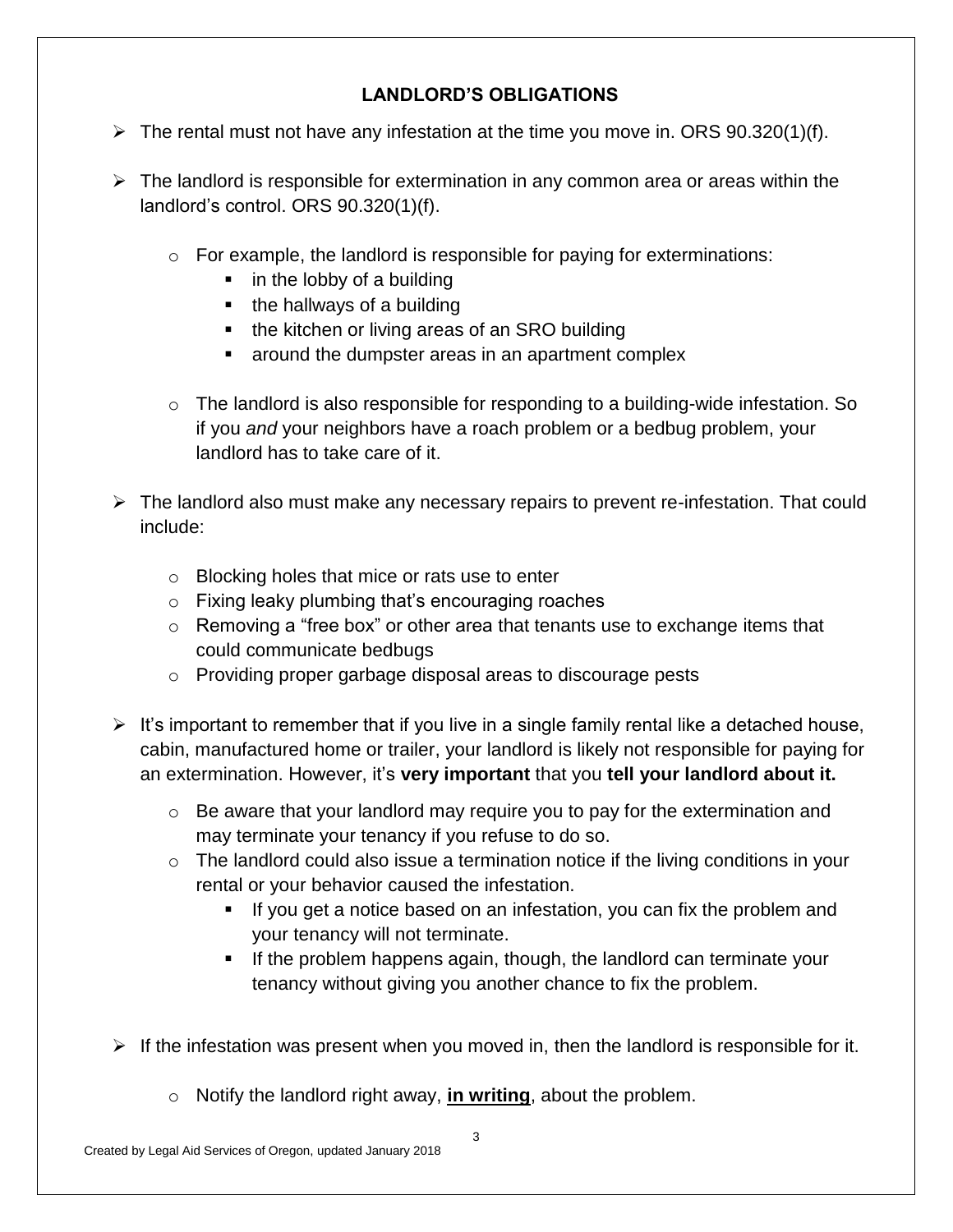#### **TENANTS' OBLIGATIONS**

- $\triangleright$  If you live in a single-family home (a house or a detached unit) then you are responsible for paying for an extermination if your house becomes infested, unless you can prove that the infestation was already there when you moved in. ORS 90.325(1)(b); ORS 90.320(1)(f).
	- $\circ$  If you notice pests within a few weeks to a month after you move in, document the situation with pictures, talk to your neighbors, and tell the landlord **in writing** as soon as possible.
	- o More detailed instructions start on page 6.
- If you live in a multi-unit building or complex, and your unit is the *only one* with an infestation, then you are likely responsible for paying for an extermination.
	- $\circ$  If you moved in within the past month, you may be able to prove that the pests were there when you moved in.
	- $\circ$  If you do have an infestation, it's very important to talk to your neighbors about it.
	- $\circ$  If you can prove that you are not the only one with the problem, the landlord will be less likely to be able to make you pay.
- $\triangleright$  If the landlord can prove that your conduct led to the infestation, then you may be responsible for paying for the extermination. Conduct that could lead to infestation might include:
	- o Housekeeping issues (not throwing away food waste or cleaning the kitchen)
	- o Bringing in used furniture or bedding
	- o Hosting friends or family members who have bedbugs
	- o Keeping pets that have not been treated for fleas
- $\triangleright$  No matter who you think is responsible for the infestation, tenants must inform the landlord about it.
	- o Many rental agreements require tenants to "promptly" inform landlords about the infestation. Failure to report an infestation within a week or so could lead to a notice for violating the rental agreement.
	- o A landlord can't terminate your rental agreement for reporting the infestation.
	- $\circ$  BUT, if the landlord determines that your actions caused the infestation, the landlord could issue a termination notice requiring that you fix the problem.
- $\triangleright$  Tenants also have an obligation to cooperate with the extermination. That can mean:
	- o Allowing workers into the unit at reasonable times
	- o Clearing out space in kitchen drawers and cupboards, if necessary for extermination
	- $\circ$  Disposing of or allowing heat treatment or sealing of belongings infested with bedbugs
	- $\circ$  If you have a medical or health reason that makes it difficult for you to cooperate with extermination, you should ask the landlord for a reasonable accommodation. (See page 5 and Form C)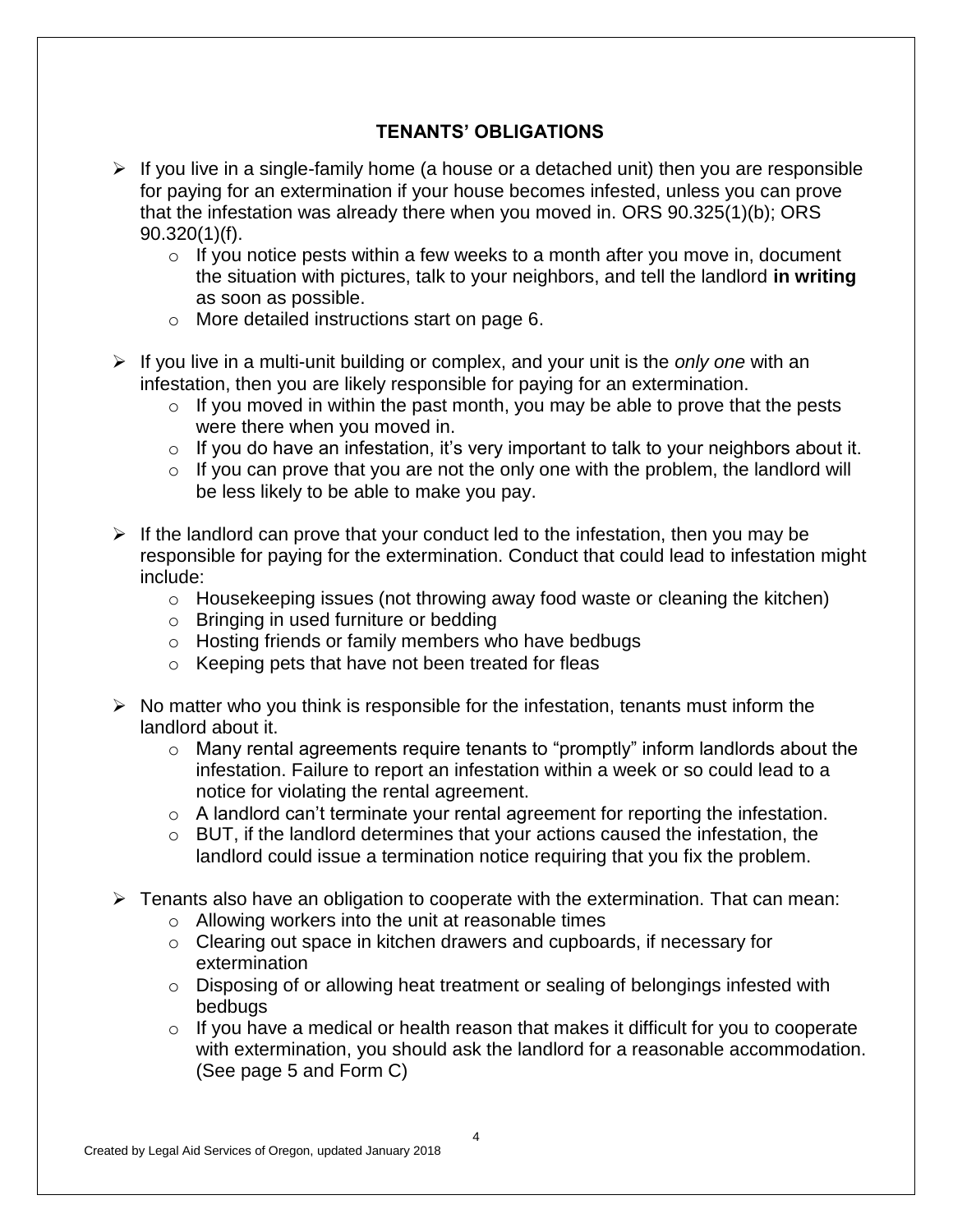#### **TENANTS' RIGHTS**

- $\triangleright$  Tenants have the right to safe, decent housing. The landlord should provide extermination services, even if the landlord thinks the tenant caused the infestation.
	- $\circ$  The landlord can charge for the extermination.
	- $\circ$  The landlord can also terminate the tenancy for cause if the tenant refuses to pay for an extermination, if the landlord can prove that the infestation was the tenant's fault.
	- $\circ$  If a tenant can't afford to pay for the extermination costs all at once, the tenant should ask the landlord for a payment plan.
- $\triangleright$  If a tenant has disabilities that make it difficult to prevent infestations, or to prepare for an extermination, the tenant has the right to ask for a reasonable accommodation.
	- $\circ$  More information on accommodations is available on page 5 and Form C.
	- $\circ$  You can also go to our website for a handbook on reasonable accommodations.
- $\triangleright$  If the landlord fails to respond to an infestation of rodents or vermin in the common areas, or if the infestation was there when the tenant moved in, a tenant has certain rights:
	- $\circ$  The right to break the lease, if the rental agreement is for a fixed term.
	- o The right to collect damages for reduced rental value.
	- o The right to vacate the unit and seek substitute housing.
	- o If the unit is not habitable, to withhold rent.
- HOWEVER, the law requires that a tenant report the issue to the landlord *in writing* before the tenant can exercise any of the tenant's rights.
- $\triangleright$  You must also be able to prove that the infestation was not caused by you.
	- $\circ$  It's important to talk to your neighbors, the previous tenants, or exterminators to get proof that you did not cause the infestation.
	- $\circ$  If you can't prove that you didn't cause the infestation, a court will likely believe the landlord, not the tenant.
- **► DO NOT**, under any circumstances, withhold any portion of the rent unless you have made a request for extermination *in writing*. If you withhold rent without making a written request first, you could lose your housing.
- If you do withhold rent, **hold on to it and keep it in a safe place**.
	- o **Do not** spend it on something else, unless it's related to your housing (like a motel). If that happens, **keep all receipts**.
	- $\circ$  If you wind up going to court, you will need to prove that you withheld rent for a good reason, and that you had the money to pay the rent.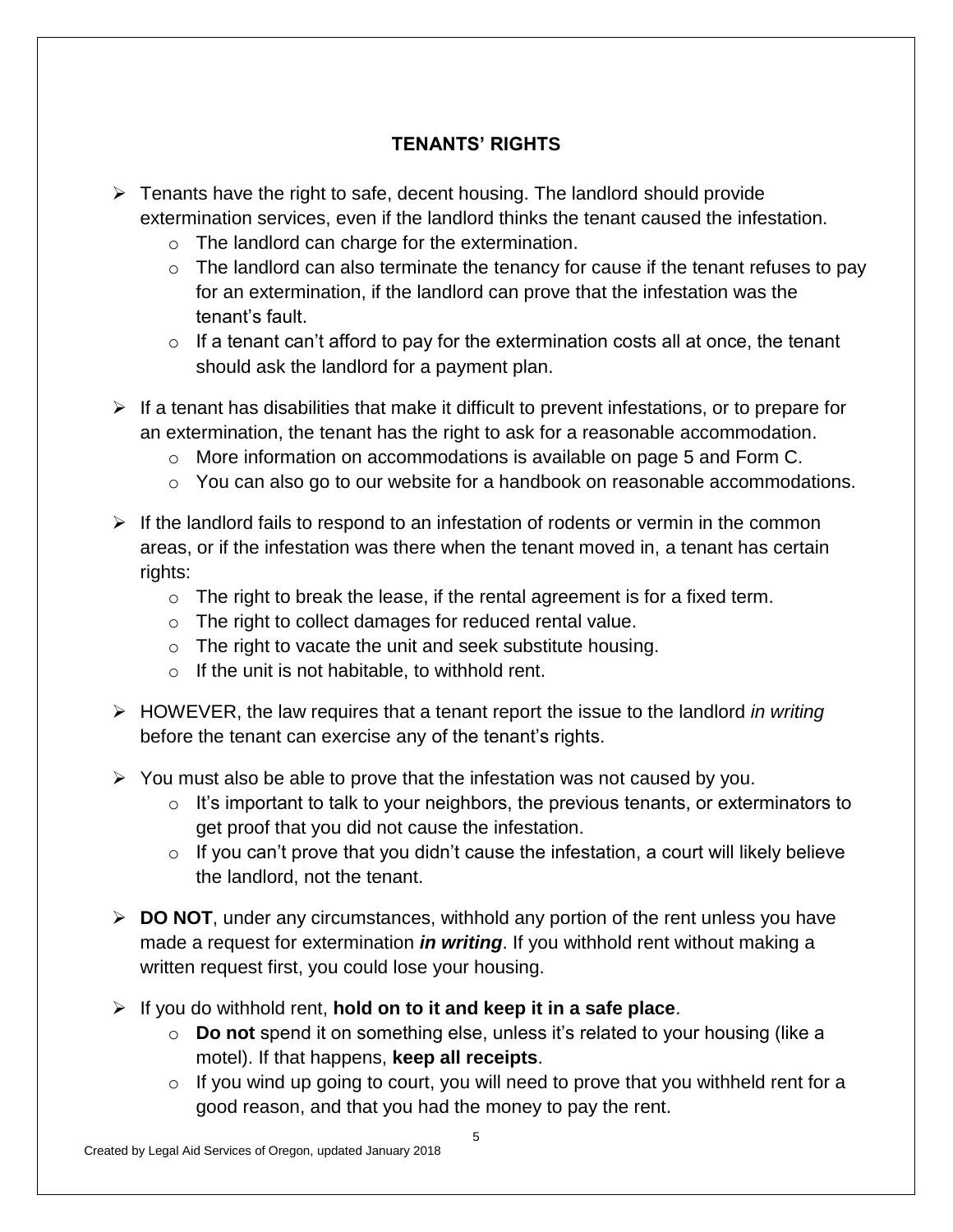$\circ$  The judge may require you to give the withheld rent to the court to hold, so it's very important not to spend it.

#### **GUIDELINES FOR RESPONDING TO AN INFESTATION**

#### STEP 1: INVESTIGATE (Form A)

If you notice an infestation, the first and most important step is to talk to your neighbors and/ or the previous tenants, if you know them. Your rights and responsibilities will depend on whether you're the only tenant with a pest problem, or if there's an infestation throughout the building or complex.

If the problem existed before you moved in, you are also not responsible for it. But you will need to get as much evidence as you can to show that you did not cause the problem or bring the pests with you.

Write down the names, addresses, and phone numbers of everyone you talk to. If possible, ask them to put something in writing saying that they also have noticed pests, or that they have reason to know that your rental was infested when you moved in.

If you know the name of the exterminator who regularly treats your building or complex, you can also try asking the company if they have treated your rental in the recent past.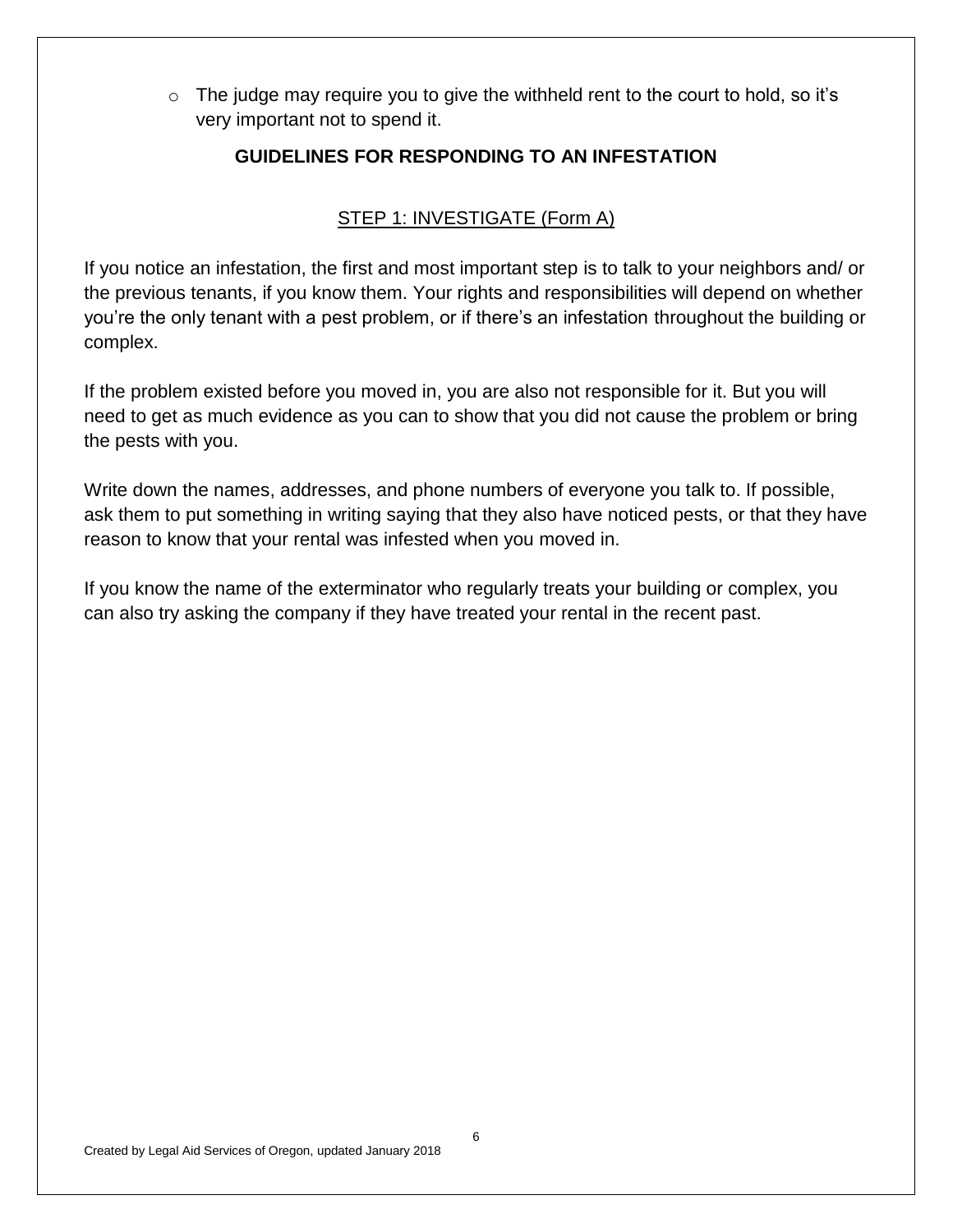#### STEP 2: REPORT (Letter 1)

If you notice an infestation, **TELL YOUR LANDLORD**. Don't assume that the landlord knows about the problem, and don't rely on a phone call or a text message to inform the landlord. If you live somewhere that has forms or online reporting for repairs, use those as well.

- $\triangleright$  You must report the problem to the landlord IN WRITING.
	- o You can call or text the landlord first, but you **must** follow up with a written request.
	- o You **lose** many important legal rights if you fail to make a written request.
	- To report the infestation in writing, you must write the landlord a **letter**, not an email or text. The letter doesn't have to be typed, but it must have a **date** on it, it must **describe the problem**, and it must give the landlord a **deadline** to respond to the request. Ten days to two weeks is a reasonable amount of time.
	- $\triangleright$  There are sample letters included in this packet.
		- o Start with Letter 1.
		- $\circ$  You can fill in the blanks or write your own version.
		- o Any letter that you send must include these elements:
			- Your name and address
			- **Landlord's name and address**
			- Date you're sending the letter
			- **Specific information about the problem**
			- $\blacksquare$  Deadline for fixing the problem at least ten days from the date of the letter.
	- $\triangleright$  You can mail the letter or deliver it personally to the landlord.
		- $\circ$  If you mail it, you MUST send it regular first class mail not registered or certified mail.
		- $\circ$  You can get a certificate of mailing from the post office to prove that you mailed the letter.
	- $\triangleright$  Be sure to keep a copy of the letter. You can take a picture of the letter with a cameraphone, if you have one.
	- $\triangleright$  Take pictures of the problem and keep them in a safe place.
	- After you send your landlord the written repair request, the landlord can enter **without giving you additional notice** for one week to inspect the problem and make repairs.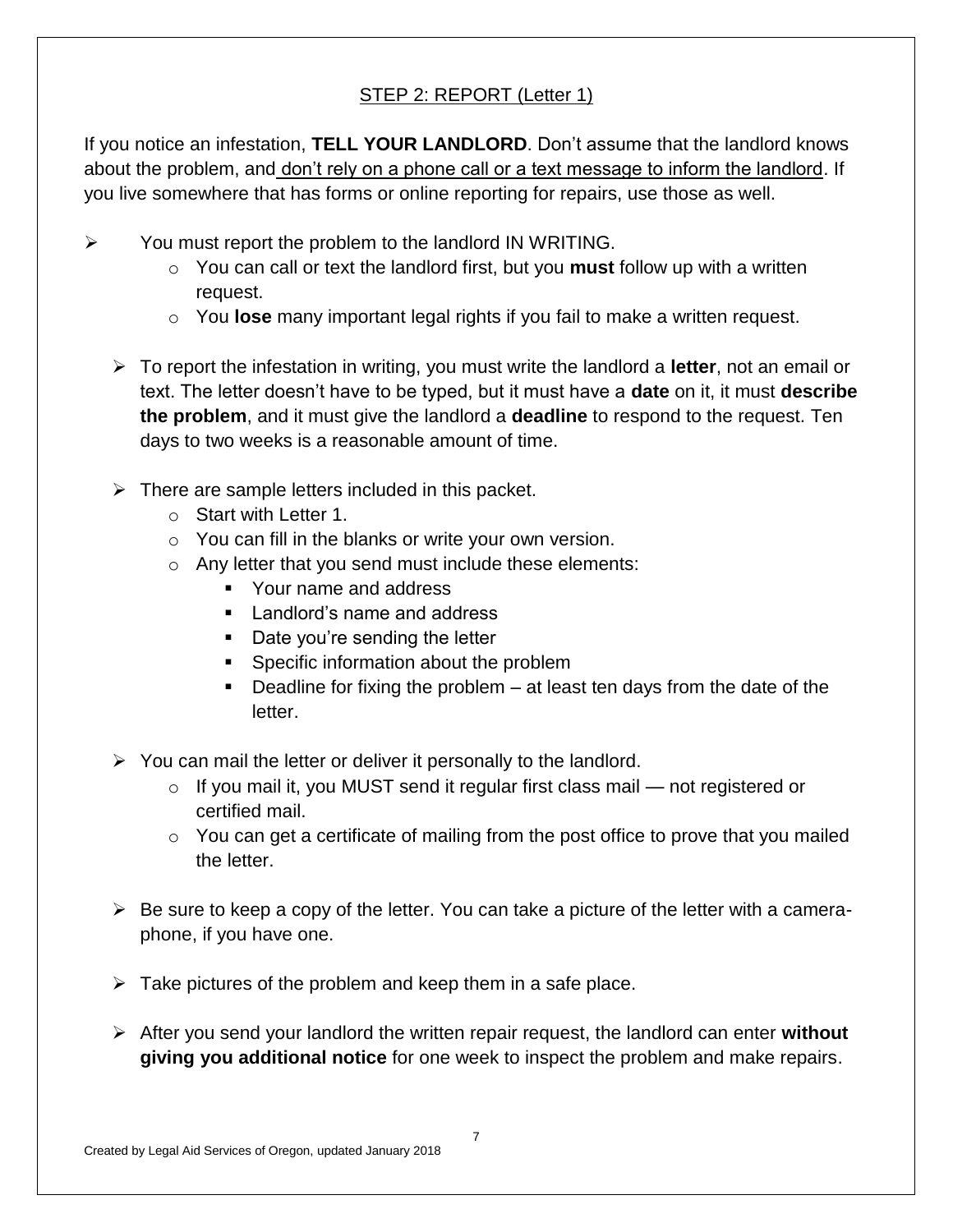#### **STEP 3: LANDLORD'S RESPONSE**

- $\triangleright$  The landlord might do one of three things:
	- 1) Call in an exterminator and fix the infestation without charging you for it. This is likely if you just moved in, if other tenants have reported the same problem, and/ or if the infestation is visible in the common areas of the building or complex.
	- 2) Perform an inspection of your unit, call in an exterminator, and then issue you a notice requiring you to pay for the extermination.
		- If this happens, the landlord might also issue a termination notice based on the condition of your rental and/ or your actions in causing the infestation.
		- You have the right to cure a termination notice for cause. That means that you can solve the problem by either doing something (like cleaning your kitchen) or not doing something (like bringing in furniture from the dumpster).
		- If you solve the problem within amount of the time given by the notice, your tenancy will not terminate.
		- BUT, if the problem comes up again anytime in the next six months, you could be terminated with only ten days' notice, with no right to fix the problem.
		- If you receive a termination notice, you should ask a lawyer to review it for you.
		- If you have a disability that means that you need a reasonable accommodation to comply with the notice, make sure to request one from your landlord. Use Form C.
	- 3) It's also possible that the landlord will do nothing and will take no action in responding to your request for extermination.
- $\triangleright$  If your landlord does not respond to the infestation, you may have options. This depends, though, on what kind of housing you have. If you live in multifamily housing, like an apartment or duplex, then your landlord must respond to the infestation if more than one unit is affected, or if the common areas are also infested. Talk to your neighbors and consider writing a joint letter.
	- $\circ$  If you can hire an exterminator for less than \$300, AND if you are confident that you can prove that the infestation was not your fault, you can send your landlord Letter 2, included in this packet, to explain that you are going to pay for the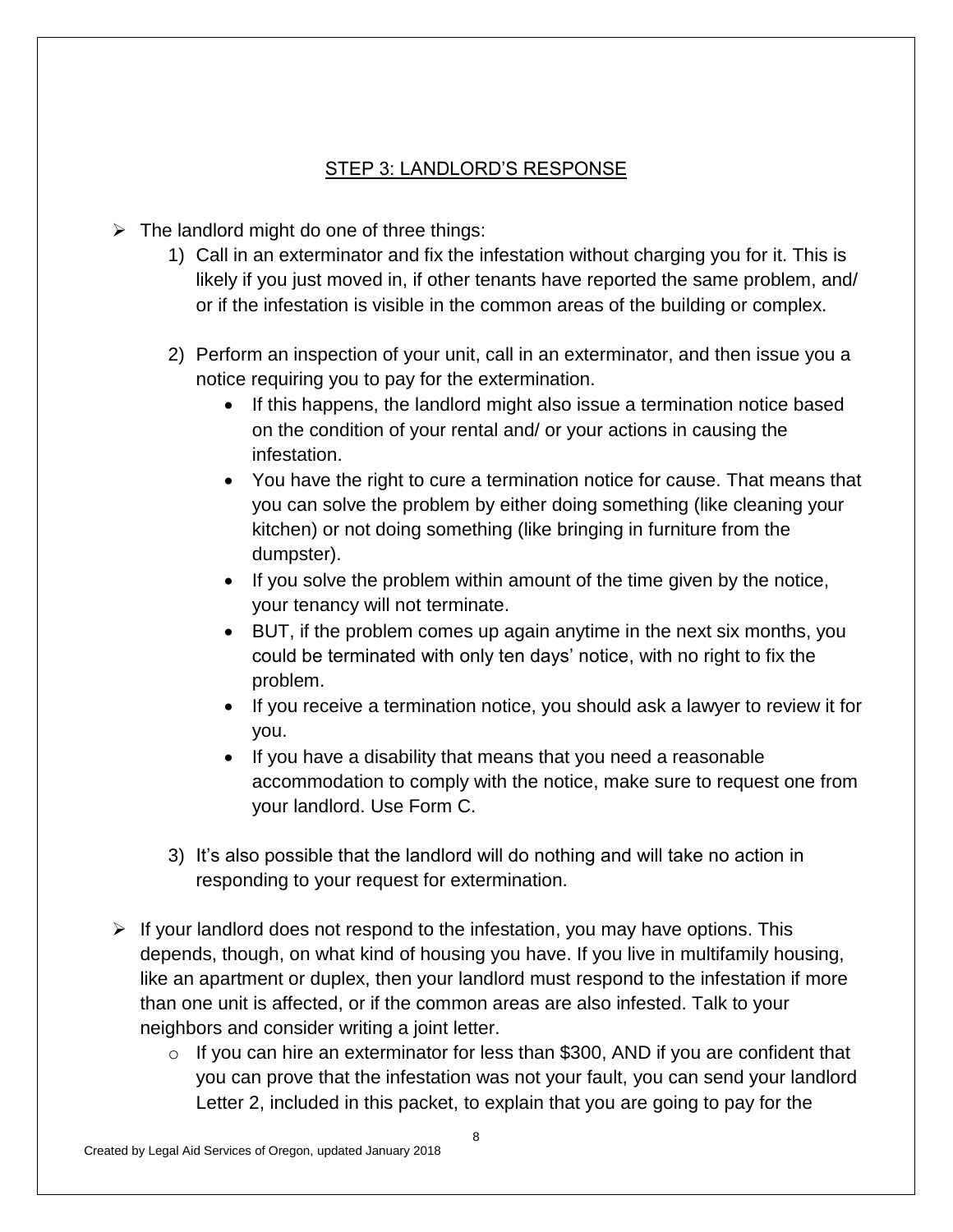extermination and deduct the cost from the rent. Your letter **must** include the following information:

- Your name and address
- $\blacksquare$  Landlord's name and address
- Date you're sending the letter
- **Date of Letter 1**
- **Specifics about the ongoing problem and the landlord's failure to fix it**
- Statement that you will deduct money from the rent to pay for an extermination if the landlord does not fix the problem within one week from the time you send Letter 2.
- $\triangleright$  You can deduct up to \$300 from the rent to pay for the extermination, but first you must tell your landlord **in writing**. *You CANNOT legally deduct for repairs without telling your landlord in writing first.*
	- $\circ$  If you decide to deduct the cost from the rent, you should fill out and send Form A (included in this packet).
	- $\circ$  You also must give your landlord a receipt for any amount that you plan to deduct from the rent.
	- o You should include proof of why you are not responsible for the infestation. This could include statements from other tenants or photos of the infestation in the common areas.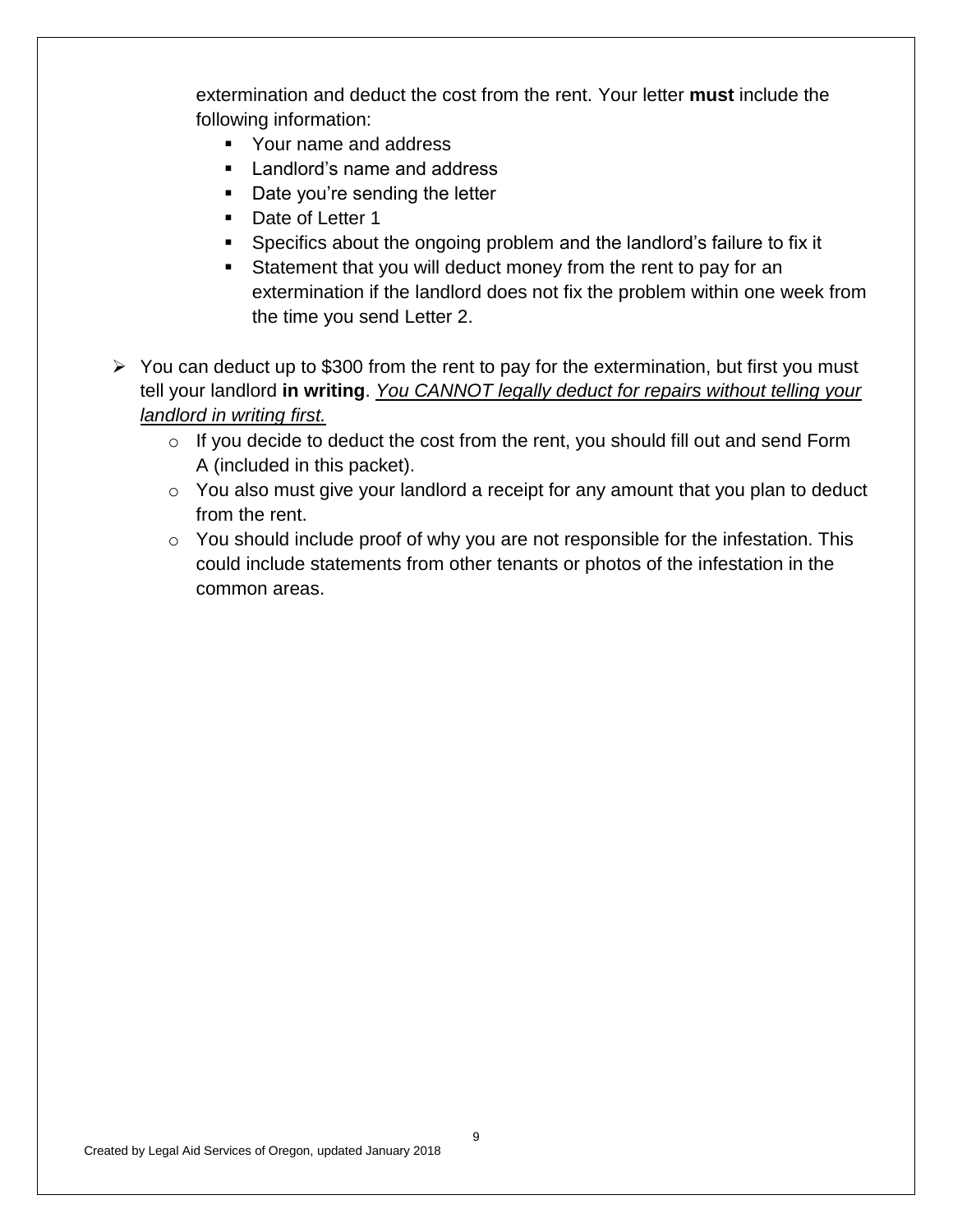#### STEP 3: OTHER SOLUTIONS

- $\triangleright$  If the landlord still refuses to fix the problem, you may have other options.
- $\triangleright$  Call your city or county to find out if your area has a municipal or county health, safety, or sanitation code.
- $\triangleright$  If there is such a code, your landlord may be in violation of the code for failure to maintain the rental unit.
	- $\circ$  This is more likely if the repairs needed involve a large-scale infestation in more than one unit.
	- $\circ$  You can contact the city, county, or code enforcement office to ask if your landlord is violating the local code.
- $\triangleright$  Some local areas that have regulations about infestations include:
	- $\circ$  Portland (City Code 8.20.130 states that the landlord is responsible for extermination in a multi-unit building if more than one unit is infested)
	- o Gresham and Unincorporated Multnomah County (International Property Maintenance Code Section 309 states that the landlord is responsible for extermination in common and shared areas)
	- o Salem (City Code Compliance inspects multi-family buildings for infestations, call 503-588-6421)
- $\triangleright$  If you live in public housing (HUD housing), the landlord cannot require you to pay for extermination of infestations.
	- $\circ$  If the landlord believes that your actions caused the infestation, you could be issued a termination notice.
	- $\circ$  You have the right to a hearing if you receive a termination notice.
- $\triangleright$  If you receive a housing subsidy, the landlord is required to maintain the unit. If the landlord refuses to make repairs, you can contact your housing authority caseworker to report that the unit needs repairs.
	- $\circ$  This could create problems, though, because it's possible that the housing authority could stop paying the landlord if the problems are bad enough. You might be required to move.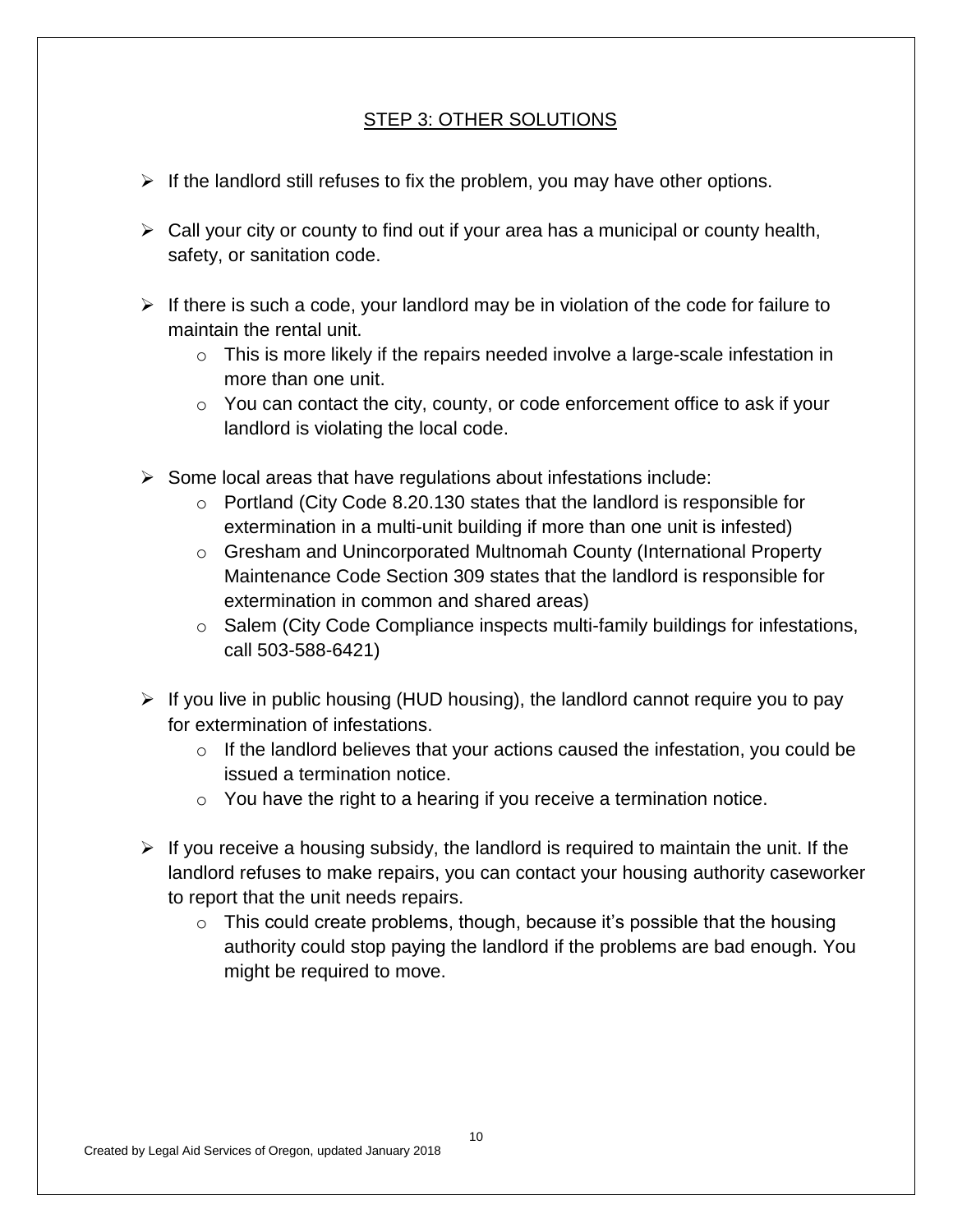#### STEP 4: ALTERNATE HOUSING (Letter 3)

- $\triangleright$  If your landlord is not fixing the problem and you believe that there is a serious threat to your health, safety, or property, you may need to temporarily move out of your rental. You should only do this if it is **obvious** what the risk is or if you have some kind of **written proof** that staying in your rental is dangerous to you or your family.
- $\triangleright$  Obvious risks would include things like:
	- Major rat or mouse infestation with photos of visible infestation or injuries (like bites) from the infestation
	- Major insect infestation with photos or documentation of bites
- $\triangleright$  If the risk is not obvious, it could be something like:
	- Someone in the household has an allergy or sensitivity to insect bites or rat/ mouse urine or feces
	- Insects nesting in belongings, like furniture or appliances
- $\triangleright$  If the risk is not obvious, you should only move out of your rental if you have written proof of the risk of harm. That proof could be:
	- A letter from a health care provider
	- A report from code enforcement or another official agency
- $\triangleright$  If you believe that you are in danger if you stay, you should send Letter 3 to your landlord. That letter gives you three options. You can:
	- 1) Terminate your rental agreement with 48 hours' notice;
	- 2) Move into a motel and deduct the cost of the motel from the rent; OR
	- 3) Pay partial rent to make up for the reduced value of your rental.
- Again, you **cannot** legally withhold rent using this option unless you have proof that you have given your landlord a **written notice** about the problem and told the landlord that you intend to withhold rent.
	- o DO NOT, under any circumstances, withhold rent without giving your landlord written notice first — you could lose your housing.
- If you withhold rent, **hold on to it and keep it in a safe place**.
	- o Don't spend it on something else, unless it's related to your housing (like a motel).
	- o If you withhold rent to pay for a motel or other alternate housing, **you must keep receipts**.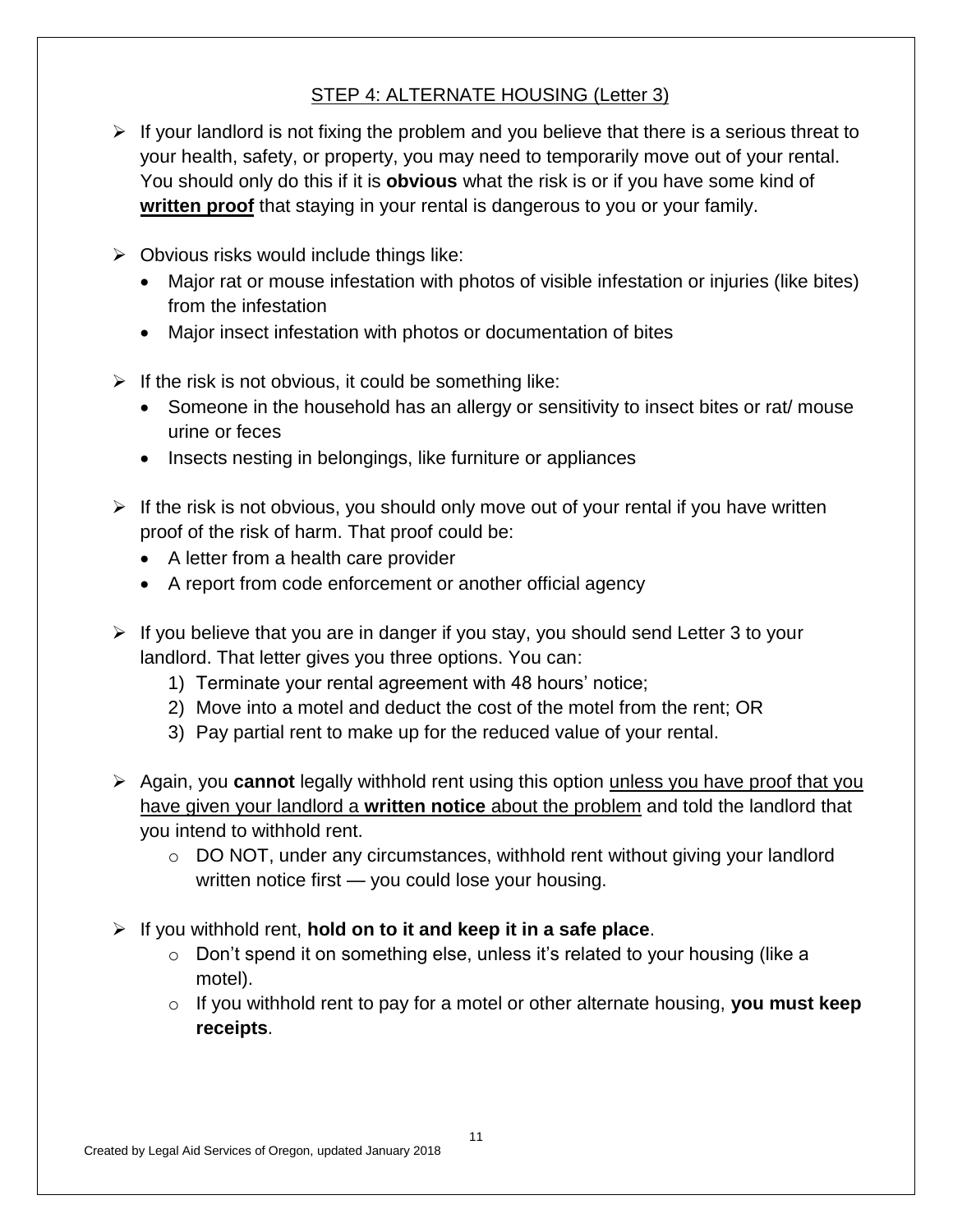#### STEP 5: LEGAL CONSEQUENCES

- $\triangleright$  If you do decide to withhold rent from your landlord, the landlord may issue you a nonpayment notice or a termination notice. If that happens, you should talk to a lawyer if at all possible.
- $\triangleright$  For free legal assistance, you can contact the Oregon State Bar's lawyer referral service at 800-452-7636.
- $\triangleright$  A list of attorneys who represent low income tenants is included at the end of this packet.
- $\triangleright$  There is also information and assistance available to help you represent yourself in court. For more information, go to your county law library or visit http://www.courts.oregon.gov/help/Documents/civiltrialbrochure.pdf
- $\triangleright$  Whatever option you choose, it's important that you respond to the notice as soon as possible. After the deadline in the termination notice passes, your landlord can take you to court to try to evict you. BUT, if you have followed these steps **exactly** and **kept copies of all of the required paperwork**, you should be able to prove that you deducted rent as allowed by law. This will be a legal defense against an eviction.
- Your landlord **cannot** force you to move out by calling the police, changing the locks, or turning off the power or other utilities. The landlord must go through a court eviction process before you have to move out.
	- o If your landlord has locked you out or shut off your utilities, or has threatened to do so, you have a legal claim against your landlord for two months' rent.
	- o You can call Legal Aid for more information about this issue.
- $\triangleright$  If your landlord sends you a nonpayment notice, you should respond in writing. Explain that you withheld rent as permitted by law, and that you've provided written repair requests before withholding rent. If possible, let the landlord know that you still have the rent that you withheld.
- $\triangleright$  If you withheld rent to pay for an extermination or the cost of alternate housing, provide your landlord with copies of your receipts.
- $\triangleright$  If your landlord decides to take you to court, you will receive a summons. It's very important that you show up to court on the date and time stated in the summons.
	- $\circ$  If you don't show up, your landlord will win automatically and the court will order you to move out.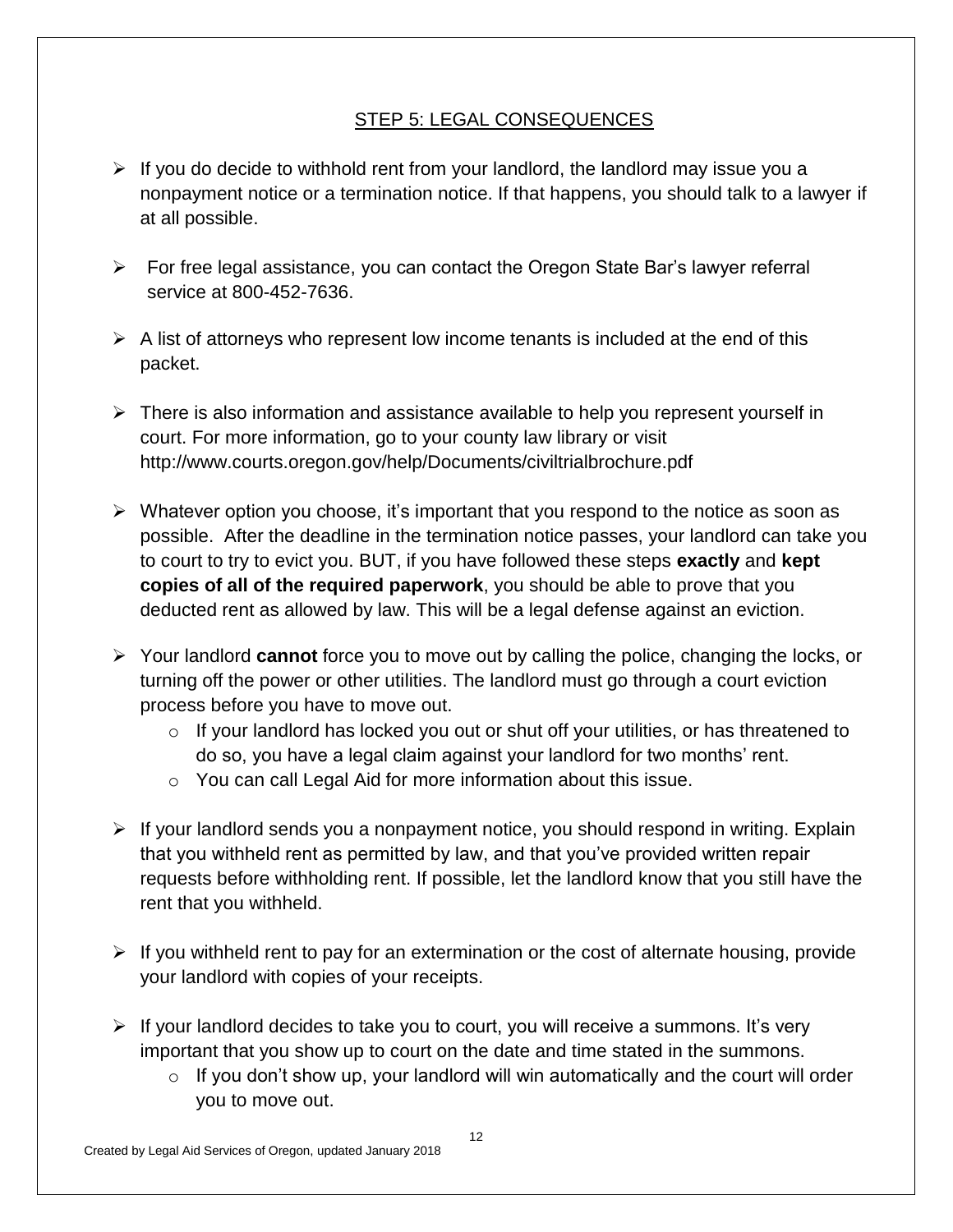- $\triangleright$  If you and your landlord can't come to an agreement at the first appearance, you must ask for a trial. To ask for a trial, you'll need to file an answer with the court and either pay a filing fee or apply for a fee waiver.
- $\triangleright$  Be prepared to present copies of the letters you sent your landlord requesting repairs, and any receipts, to the judge at trial.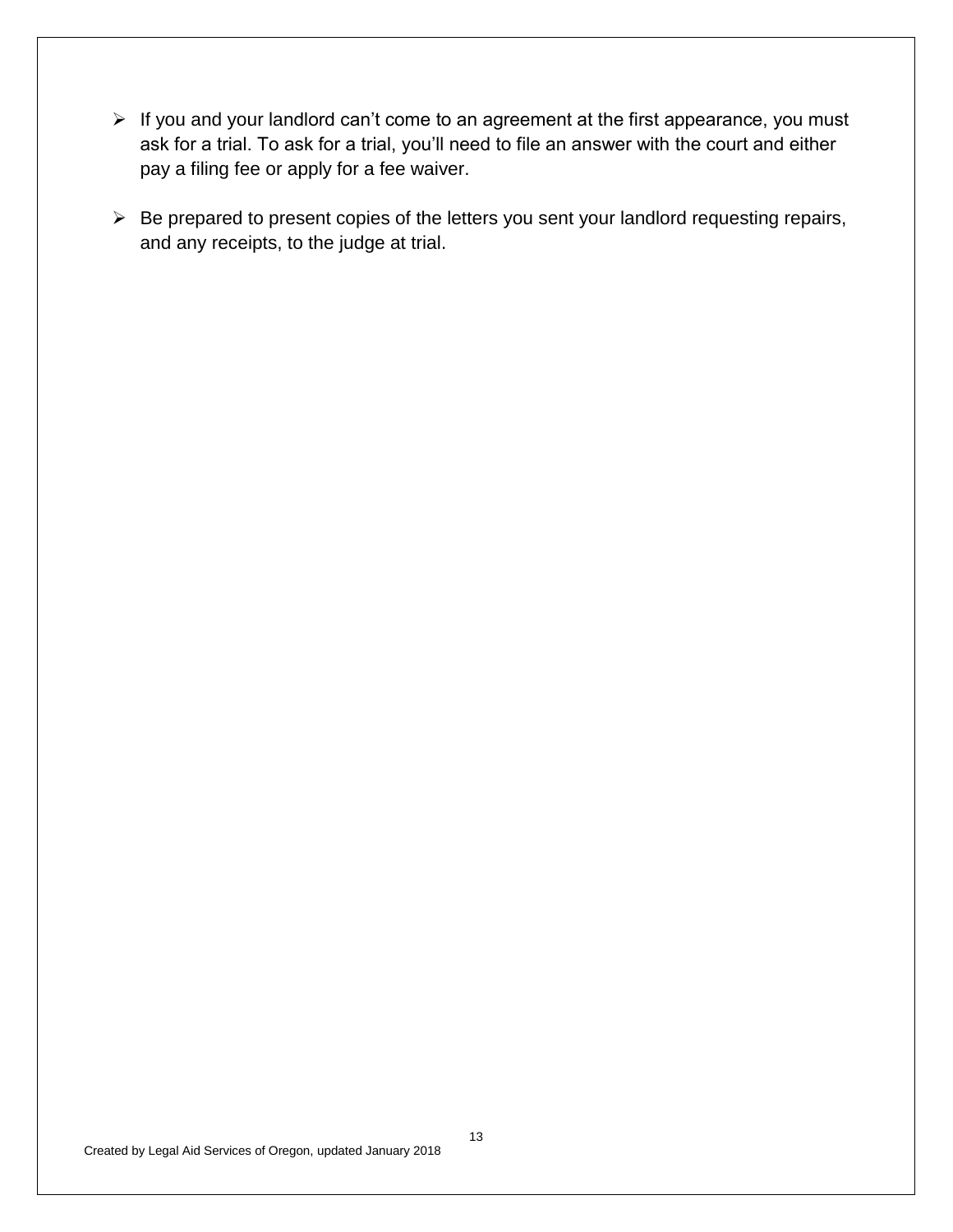#### OTHER LEGAL OPTIONS

Tenants also have the legal right to sue their landlords for reduced rental value if the rental has been in poor condition for a long time. There are two ways that a tenant can do this:

- $\triangleright$  As a counterclaim in an eviction
- $\triangleright$  As an independent lawsuit

#### Counter claim:

If your landlord is trying to evict you and you are asking for a trial, you can also file a **counterclaim** against the landlord. In the counterclaim, you can ask for the court to order the landlord to pay you back for the excess rent the landlord charged for a rental that wasn't livable.

If you decide to file a counterclaim, keep in mind that the court can order you to pay the full rent into court while the case is going on. This means that, if you're being evicted for nonpayment of rent and you don't have the money to pay the rent, you may not be able to bring a counterclaim.

Independent lawsuit:

You don't have to wait for an eviction case to try to get back some of the rent that you paid to your landlord. You can also file your own lawsuit. Depending on how much of the rent you think you should get back, you can sue in small claims court. Small claims court is a simplified process for people who don't have lawyers to sue for up to \$10,000. If you want more information about suing in small claims court, go to www.oregonrentersrights.org or call Legal Aid at (503) 224-4086 an ask for our Renter's Handbook on Small Claims Court. You may also go to the Oregon State Bar's website,

http://www.osbar.org/public/legalinfo/1061\_SmallClaims.htm.

You don't have to sue in small claims court. If you want to sue your landlord for more than \$750, you can sue in regular civil court. That process is more complicated, and you will probably need a lawyer to help you.

No matter how you decide to try to get back money for reduced rental value, you should be prepared to prove that the rental was in such bad condition that you shouldn't have to pay full rent. If you've followed the steps in this booklet, you should have plenty of evidence, like:

- Photos of the problems
- Written repair requests to the landlord
- Letters or other papers from health care providers about the problems
- Reports from building inspectors, code inspectors, or public housing inspectors
- Eyewitness testimony from you, your family, or friends about the condition of the rental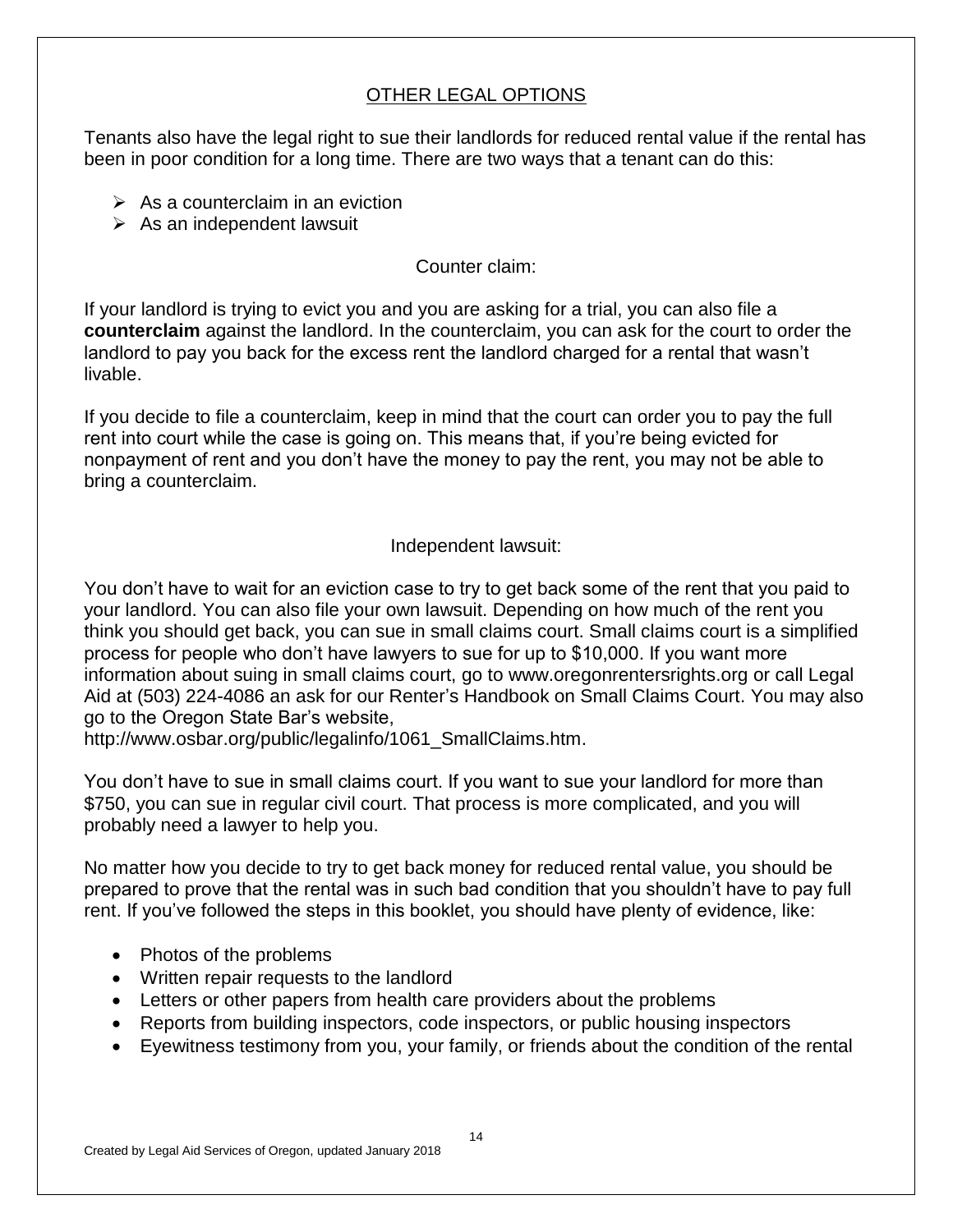### **CHECKLIST FOR TENANTS**

| <b>TENANT INFORMATION</b>                                 |  |
|-----------------------------------------------------------|--|
| Your name:                                                |  |
| Address of unit:                                          |  |
| Name of landlord or<br>property<br>management<br>company: |  |
| Date of move in:                                          |  |
| Date you noticed the<br>problem                           |  |

| <b>NEIGHBOR INFORMATION</b>                                   |  |  |
|---------------------------------------------------------------|--|--|
| Name of tenant:                                               |  |  |
| Address of unit:                                              |  |  |
| Phone number:                                                 |  |  |
| Do they have an<br>infestation?                               |  |  |
| Do they know if the<br>previous tenant had<br>an infestation? |  |  |
|                                                               |  |  |

| <b>NEIGHBOR INFORMATION</b>                                   |  |  |
|---------------------------------------------------------------|--|--|
| Name of tenant:                                               |  |  |
| Address of unit:                                              |  |  |
| Phone number:                                                 |  |  |
| Do they have an<br>infestation?                               |  |  |
| Do they know if the<br>previous tenant had<br>an infestation? |  |  |
|                                                               |  |  |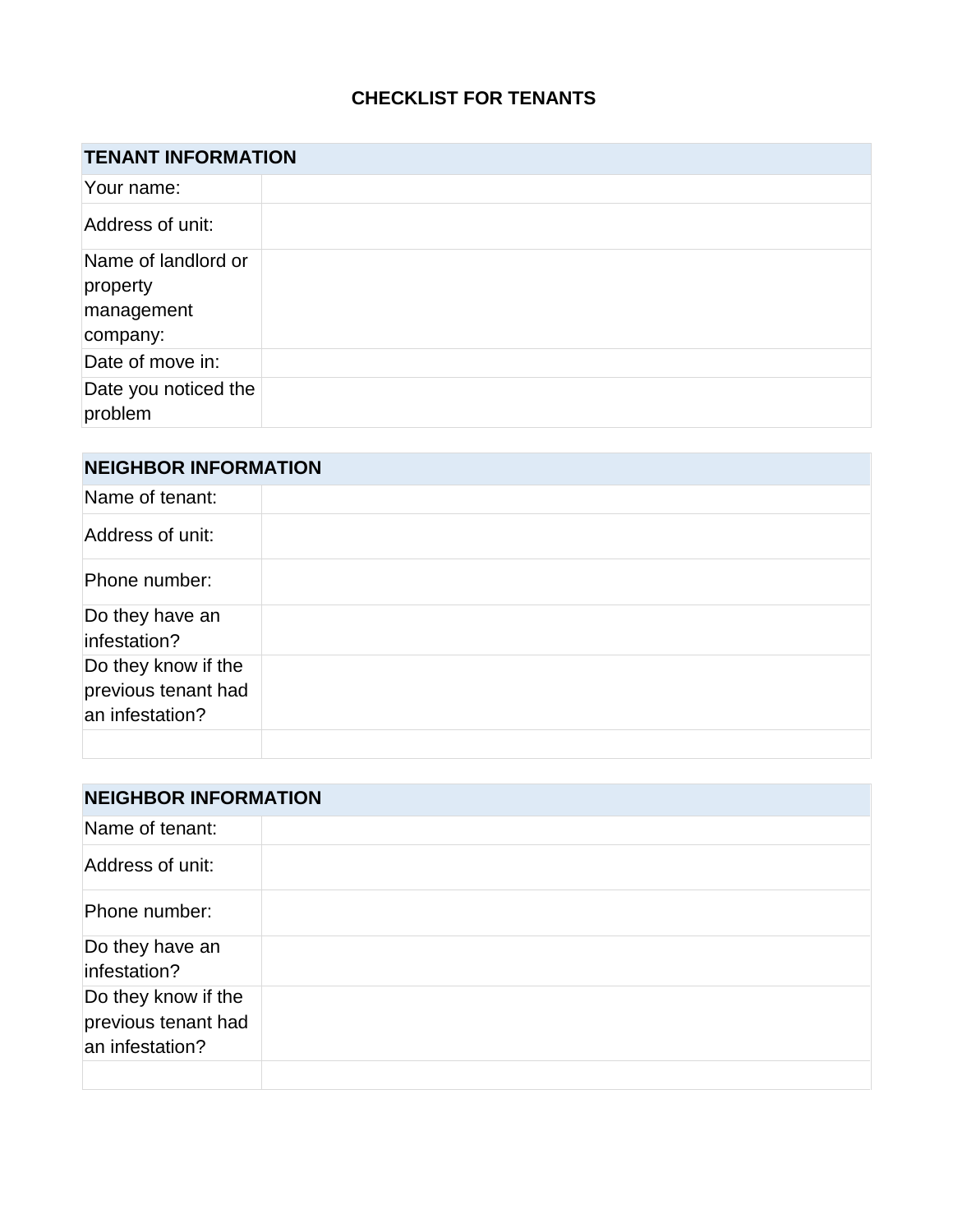| <b>NEIGHBOR INFORMATION</b>                                   |  |  |  |
|---------------------------------------------------------------|--|--|--|
| Name of tenant:                                               |  |  |  |
| Address of unit:                                              |  |  |  |
| Phone number:                                                 |  |  |  |
| Do they have an<br>infestation?                               |  |  |  |
| Do they know if the<br>previous tenant had<br>an infestation? |  |  |  |
|                                                               |  |  |  |

| <b>CHECKLIST</b>                                                                              |                |                              |  |
|-----------------------------------------------------------------------------------------------|----------------|------------------------------|--|
| Task                                                                                          | Date completed | Location of<br>documentation |  |
| Document problem with photos                                                                  |                |                              |  |
| List all property damage on Form B                                                            |                |                              |  |
| Notify landlord/ property manager in<br>writing with Letter 1. Keep a copy<br>of the letter.  |                |                              |  |
| If you need to request a reasonable<br>accommodation, use Form C. Keep<br>a copy of the form. |                |                              |  |
| Notify landlord with Letter 2. Keep<br>a copy of the letter.                                  |                |                              |  |
| Contact local code enforcement                                                                |                |                              |  |
| If necessary, pay for extermination,<br>save receipt, deduct cost from rent<br>using Form A   |                |                              |  |
| Send Letter 3. Keep a copy of the<br>letter.                                                  |                |                              |  |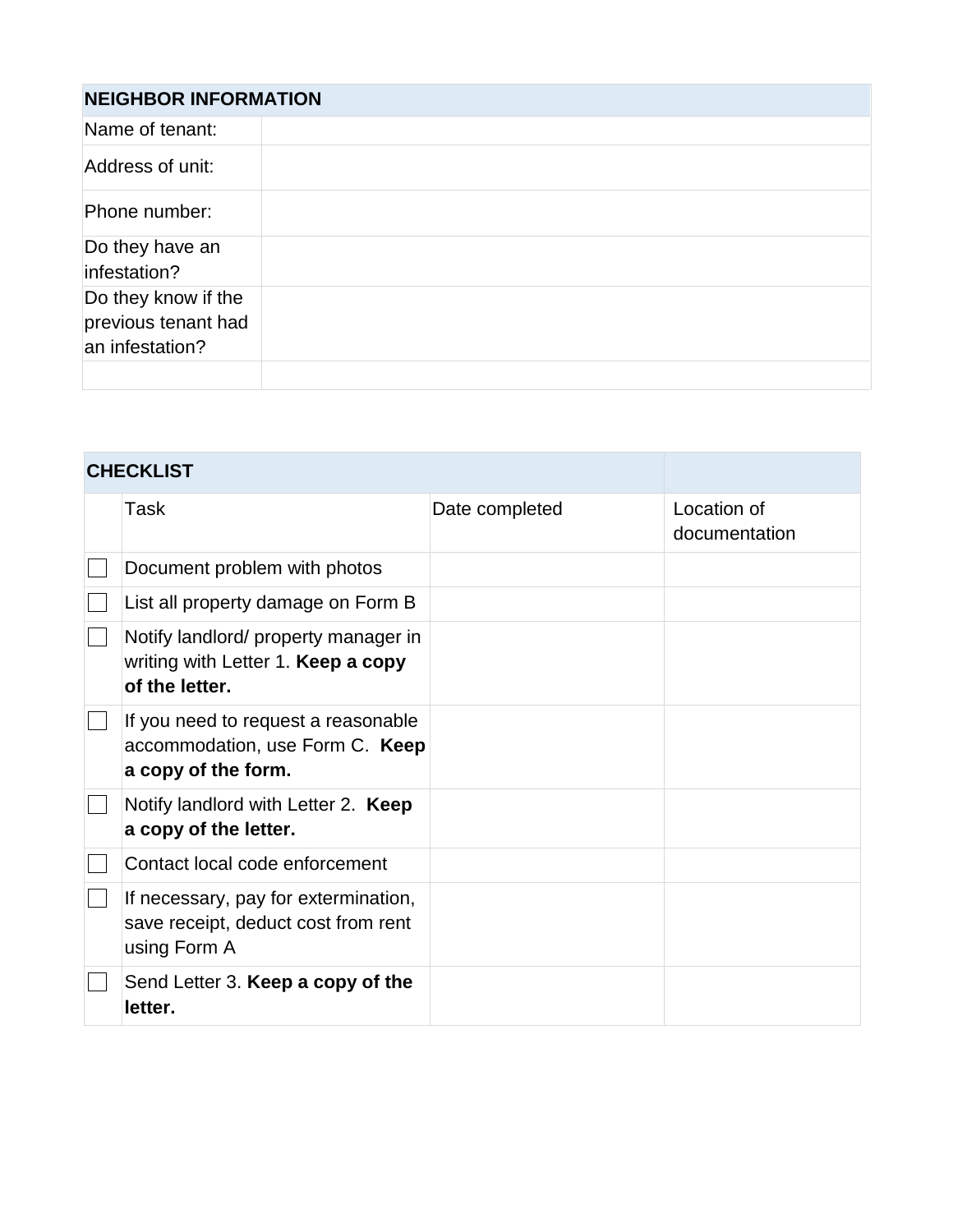| <b>NOTES &amp; ADDITIONAL INFO:</b> |  |  |  |
|-------------------------------------|--|--|--|
| Agencies contacted:                 |  |  |  |
| Dates/ times of                     |  |  |  |
| landlord contact                    |  |  |  |
| Health symptoms:                    |  |  |  |
| Other notes:                        |  |  |  |
|                                     |  |  |  |
|                                     |  |  |  |
|                                     |  |  |  |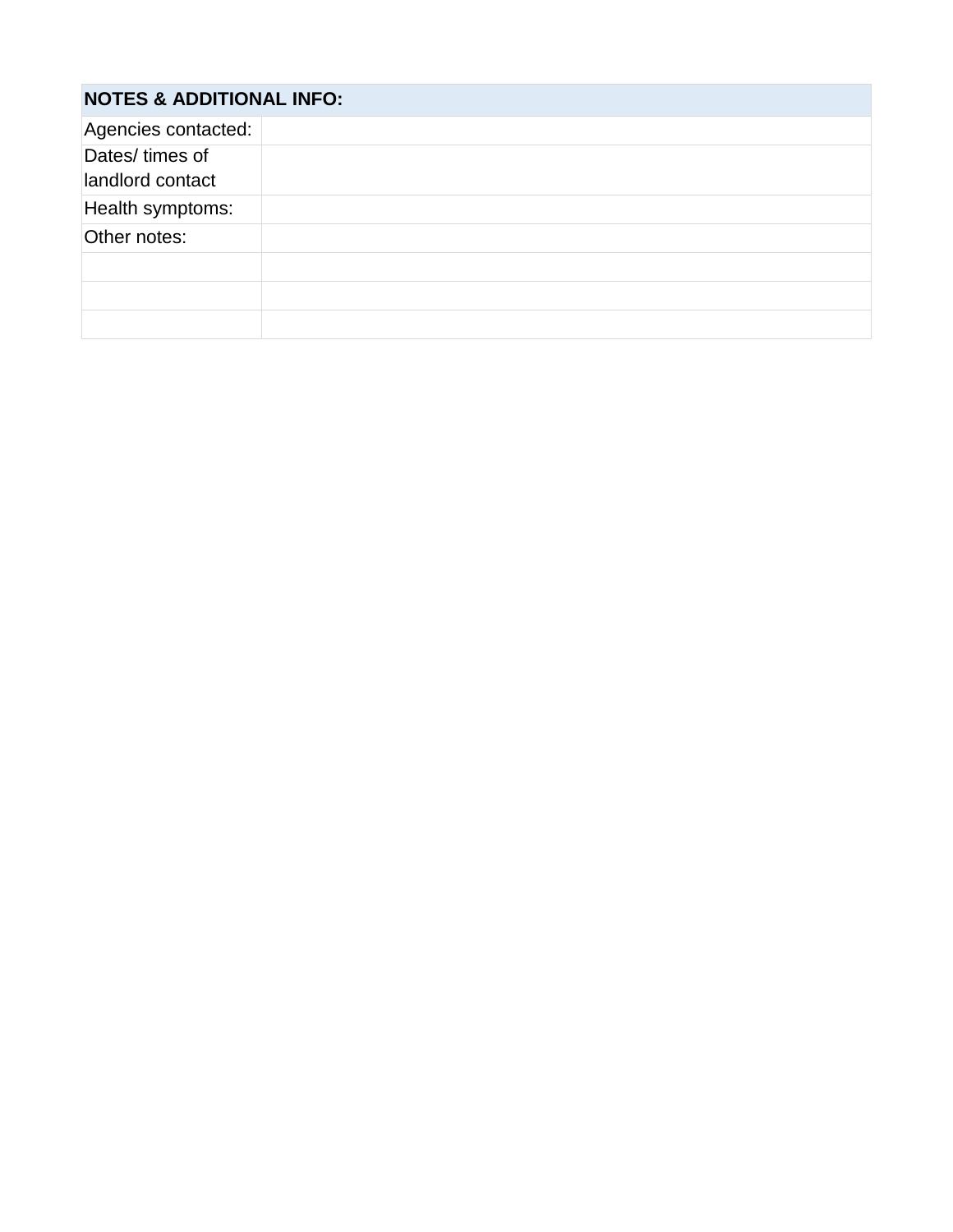## **Letter 1**

Date:

Dear Landlord:

I am writing to notify you about a pest infestation in my rental. (Describe)

I reasonably believe that I have not caused this infestation because (check all that apply):

\_\_\_\_\_\_\_\_\_\_\_\_\_\_\_\_\_\_\_\_\_\_\_\_\_\_\_\_\_\_\_\_\_\_\_\_\_\_\_\_\_\_\_\_\_\_\_\_\_\_\_\_\_\_\_\_\_\_\_\_\_\_\_\_\_\_\_\_\_\_

\_\_\_\_\_\_\_\_\_\_\_\_\_\_\_\_\_\_\_\_\_\_\_\_\_\_\_\_\_\_\_\_\_\_\_\_\_\_\_\_\_\_\_\_\_\_\_\_\_\_\_\_\_\_\_\_\_\_\_\_\_\_\_\_\_\_\_\_\_\_

- $\Box$  I noticed the problem less than a month after I moved in
- $\Box$  Other neighbors in the building/ complex have reported the same problem
- $\Box$  I have reason to believe that the previous tenants also had an infestation

\_\_\_\_\_\_\_\_\_\_\_\_\_\_\_\_\_\_\_\_\_\_\_\_\_\_\_\_\_\_\_\_\_\_\_\_\_\_\_\_\_\_\_\_\_\_\_\_\_\_\_\_\_\_\_\_\_\_\_\_\_\_\_\_\_\_\_\_\_\_

\_\_\_\_\_\_\_\_\_\_\_\_\_\_\_\_\_\_\_\_\_\_\_\_\_\_\_\_\_\_\_\_\_\_\_\_\_\_\_\_\_\_\_\_\_\_\_\_\_\_\_\_\_\_\_\_\_\_\_\_\_\_\_\_\_\_\_\_\_\_

- $\Box$  I have seen pests in the common areas of the building/ complex
- □ Other (explain):

| Please contact me by                 | (10 days from date of letter) and provide |
|--------------------------------------|-------------------------------------------|
| extermination services no later than | $(14$ days from date of letter).          |

ORS 90.385 does not permit a landlord to retaliate against a tenant who makes a good faith complaint related to the tenancy.

Thank you,

\_\_\_\_\_\_\_\_\_\_\_\_\_\_\_\_\_\_\_\_\_\_\_\_\_\_\_\_\_\_\_\_\_\_\_\_\_\_\_\_\_ (tenant name)

\_\_\_\_\_\_\_\_\_\_\_\_\_\_\_\_\_\_\_\_\_\_\_\_\_\_\_\_\_\_\_\_\_\_\_\_\_\_\_\_\_ (tenant address)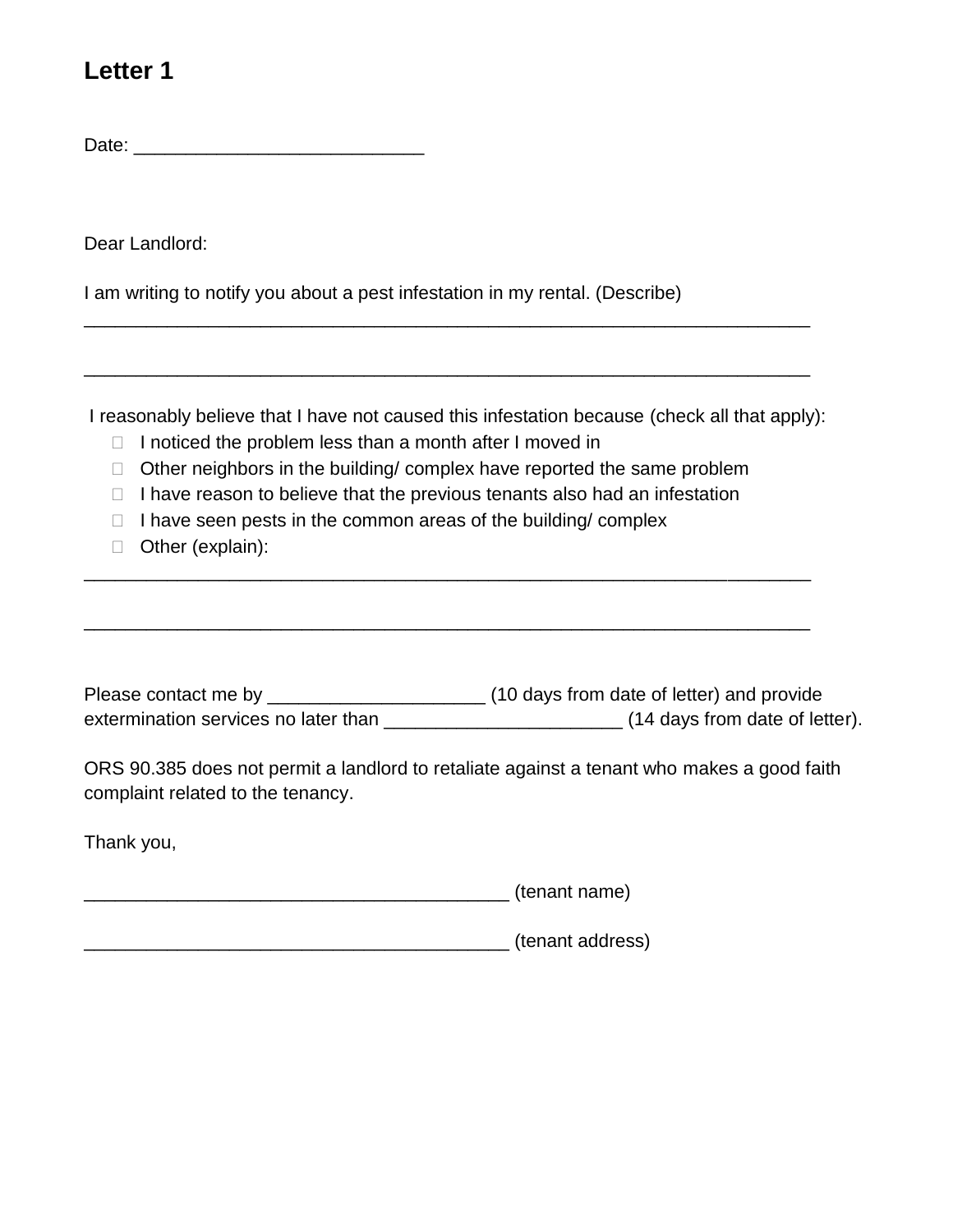## **Letter 2**

Date:

Dear Landlord:

I wrote to you on \_\_\_\_\_\_\_\_\_\_\_\_(date of Letter 1) to notify you about an infestation issue in my rental unit. However, the problem has not been solved. ORS 90.368 permits a tenant to repair habitability problems that cost less than \$300 and deduct the cost from the rent. With this letter, I am notifying you that if you do not solve the problem by \_\_\_\_\_\_\_\_\_\_\_\_(10 days from date of letter) I will pay for an exterminator, retain the receipt, and deduct the cost from next month's rent. If that does not solve the problem, I will pursue other legal options as permitted by ORS 90.360 or 90.365.

If my property is damaged because of your failure to provide extermination services, I have the right to seek reimbursement from you.

Thank you,

\_\_\_\_\_\_\_\_\_\_\_\_\_\_\_\_\_\_\_\_\_\_\_\_\_\_\_\_\_\_\_\_\_\_\_\_\_\_\_\_\_ (tenant name)

\_\_\_\_\_\_\_\_\_\_\_\_\_\_\_\_\_\_\_\_\_\_\_\_\_\_\_\_\_\_\_\_\_\_\_\_\_\_\_\_\_ (tenant address)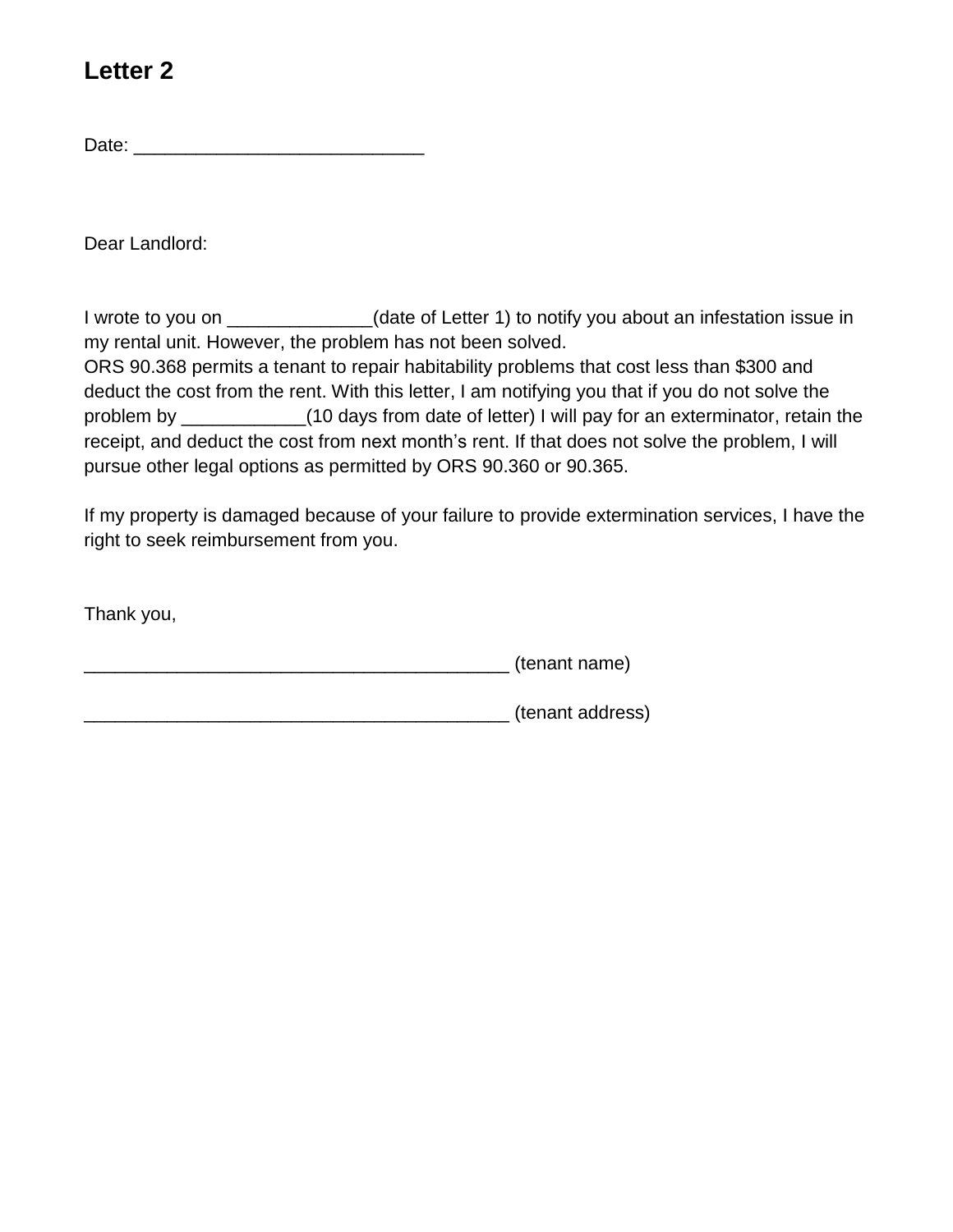## **Letter 3**

Date:

Dear Landlord:

I wrote to you on \_\_\_\_\_\_\_\_\_\_\_\_\_\_\_\_ (date of Letter 1) and \_\_\_\_\_\_\_\_\_\_\_\_\_\_\_\_ (date of Letter 2) to notify you of a serious problem in my rental unit. The problem has not been solved.

The ongoing problem represents a serious risk to my health, safety, and/ or property and places you in violation of the rental agreement and ORS 90.320.

The risk is:

I have provided you with reasonable time and reasonable access to fix the problem. If repairs are not complete by \_\_\_\_\_\_\_\_\_\_\_\_\_\_\_\_\_\_\_\_(at least 3 days from date of letter) I am notifying you that I will seek the following remedy or remedies as permitted by ORS 90.365:

\_\_\_\_\_\_\_\_\_\_\_\_\_\_\_\_\_\_\_\_\_\_\_\_\_\_\_\_\_\_\_\_\_\_\_\_\_\_\_\_\_\_\_\_\_\_\_\_\_\_\_\_\_\_\_\_\_\_\_\_\_\_\_\_\_\_\_\_\_\_\_\_\_\_\_

\_\_\_\_\_\_\_\_\_\_\_\_\_\_\_\_\_\_\_\_\_\_\_\_\_\_\_\_\_\_\_\_\_\_\_\_\_\_\_\_\_\_\_\_\_\_\_\_\_\_\_\_\_\_\_\_\_\_\_\_\_\_\_\_\_\_\_\_\_\_\_\_\_\_\_

\_\_\_\_\_\_\_\_\_\_\_\_\_\_\_\_\_\_\_\_\_\_\_\_\_\_\_\_\_\_\_\_\_\_\_\_\_\_\_\_\_\_\_\_\_\_\_\_\_\_\_\_\_\_\_\_\_\_\_\_\_\_\_\_\_\_\_\_\_\_\_\_\_\_\_

[] Terminate the rental agreement

[] Recover damages for diminished rental value of the unit and deduct damages from the rent [] Procure substitute housing until the problem is solved. I will be excused from paying rent during this period and can recover any cost in excess of the rent as damages.

Thank you,

\_\_\_\_\_\_\_\_\_\_\_\_\_\_\_\_\_\_\_\_\_\_\_\_\_\_\_\_\_\_\_\_\_\_\_\_\_\_\_\_\_ (tenant name)

\_\_\_\_\_\_\_\_\_\_\_\_\_\_\_\_\_\_\_\_\_\_\_\_\_\_\_\_\_\_\_\_\_\_\_\_\_\_\_\_\_ (tenant address)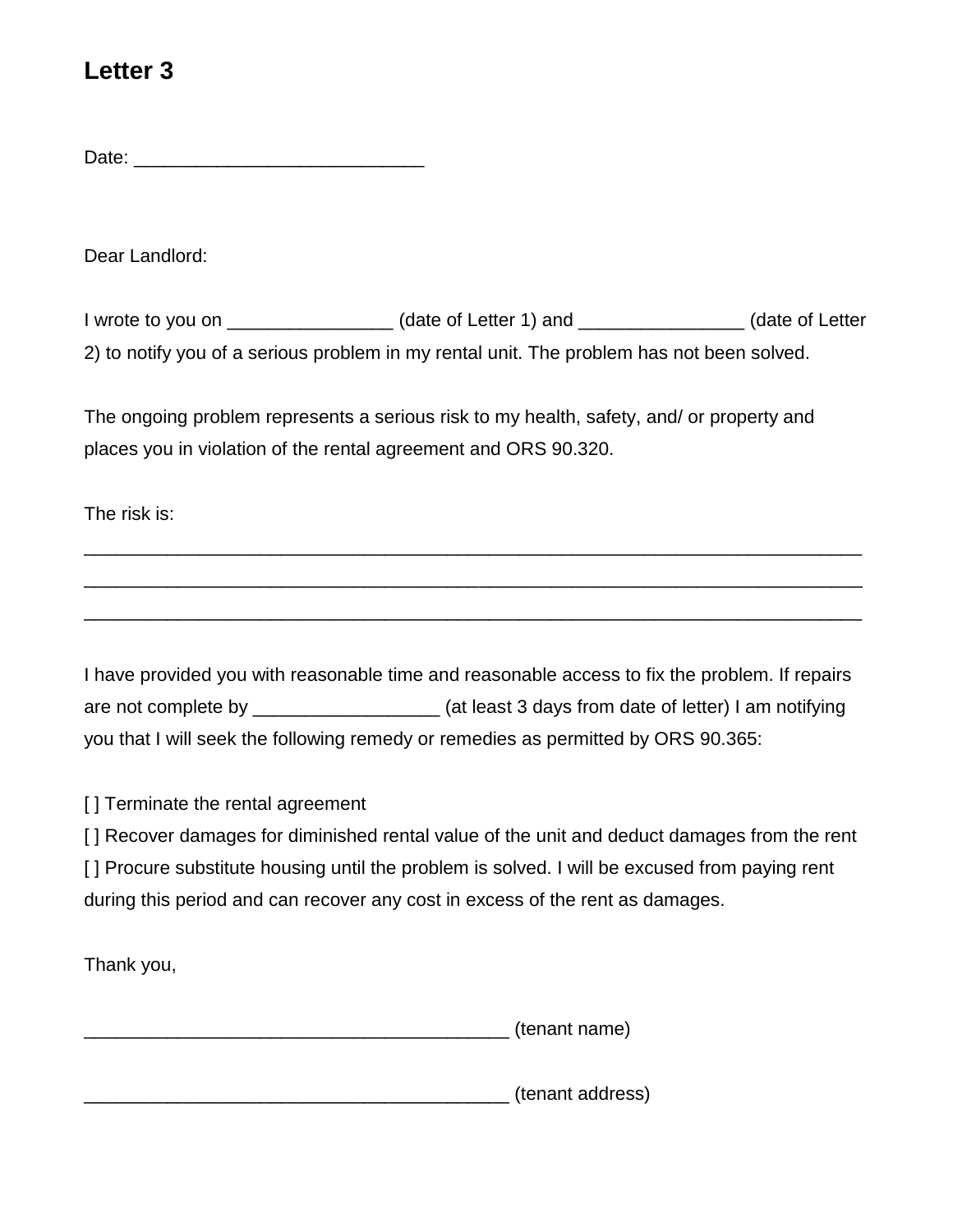#### **NOTIFICATION OF RENT WITHHOLDING ORS 90.368**

|                                                                                             | ORS 90.368 permits a tenant to deduct up to \$300 from the rent for repair of minor habitability |          |  |
|---------------------------------------------------------------------------------------------|--------------------------------------------------------------------------------------------------|----------|--|
|                                                                                             | (date of Letter 2) I informed you that if the problem                                            |          |  |
| in my unit was not solved I would pay for extermination myself and deduct the cost from the |                                                                                                  |          |  |
| rent. On ________________________                                                           |                                                                                                  | (name of |  |
| person or company) \$<br>notice.                                                            | (total cost). A copy of the receipt is attached to this                                          |          |  |

| I am therefore deducting $$$ | (cost) from my rent for this month. I |
|------------------------------|---------------------------------------|
| am enclosing payment for \$  | (monthly rent minus cost).            |

Thank you,

\_\_\_\_\_\_\_\_\_\_\_\_\_\_\_\_\_\_\_\_\_\_\_\_\_\_\_\_\_\_\_\_\_\_\_\_\_\_\_\_\_ (Tenant name) \_\_\_\_\_\_\_\_\_\_\_\_\_\_\_\_\_\_\_\_\_\_\_\_\_\_\_\_\_\_\_\_\_\_\_\_\_\_\_\_\_ (Tenant address)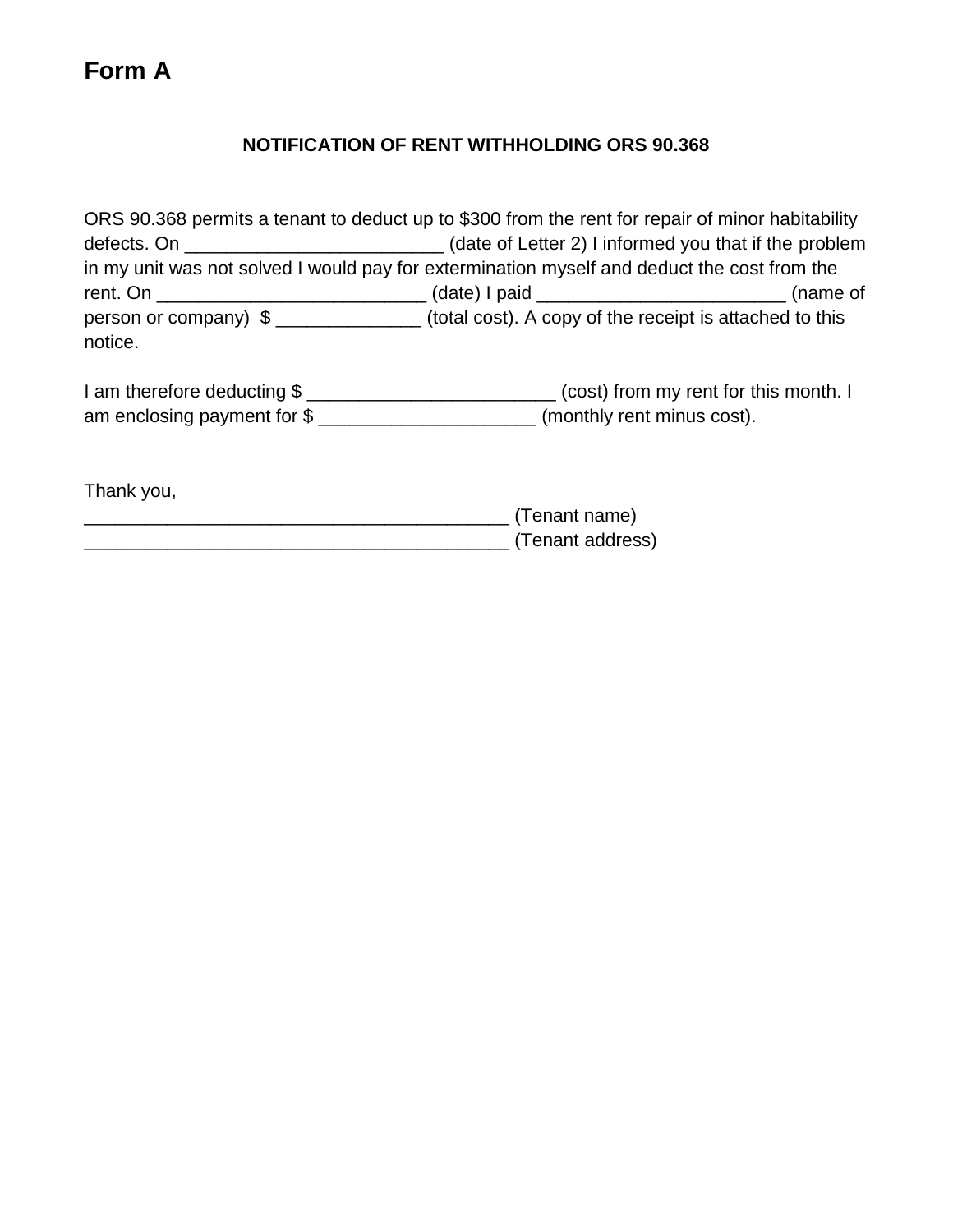# **Form B**

|      | PROPERTY DAMAGE ITEMIZED LIST |                   |
|------|-------------------------------|-------------------|
| Item | Damage described              | Approximate value |
|      |                               |                   |
|      |                               |                   |
|      |                               |                   |
|      |                               |                   |
|      |                               |                   |
|      |                               |                   |
|      |                               |                   |
|      |                               |                   |
|      |                               |                   |
|      |                               |                   |
|      |                               |                   |
|      |                               |                   |
|      |                               |                   |
|      |                               |                   |
|      |                               |                   |
|      |                               |                   |
|      |                               |                   |
|      |                               |                   |
|      |                               |                   |
|      |                               |                   |
|      |                               |                   |
|      |                               |                   |
|      |                               |                   |